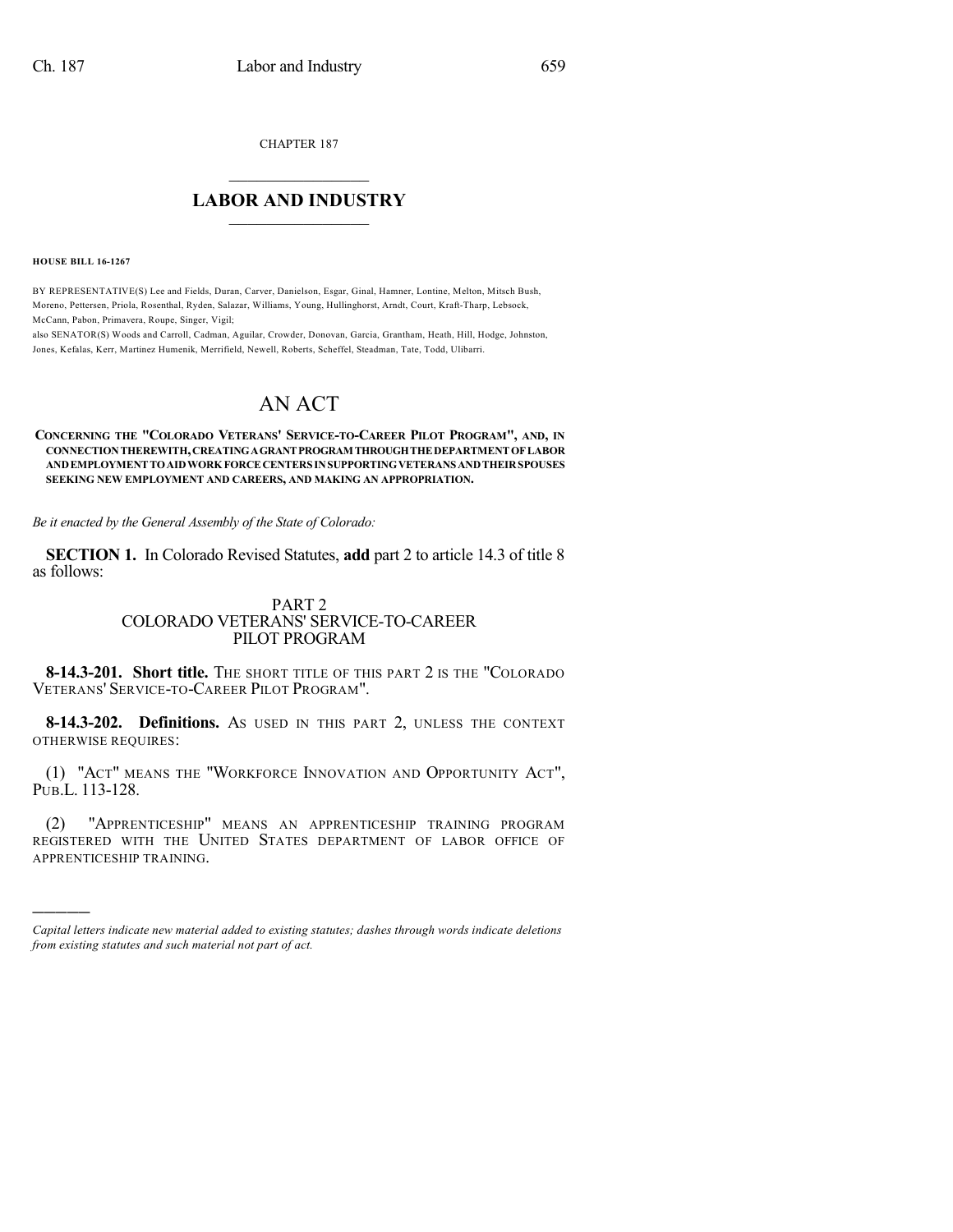(3) "DEPARTMENT" MEANS THE DEPARTMENT OF LABOR AND EMPLOYMENT.

(4) "ELIGIBLE PARTICIPANT" MEANS:

(a) A VETERAN'S DEPENDENT CHILD WHO IS TWENTY-SIX YEARS OF AGE OR YOUNGER AND LIVES IN THE HOME OF THE VETERAN; AND

(b) AVETERAN'S CAREGIVER WHO IS EIGHTEEN YEARS OF AGE OR OLDER AND HAS SIGNIFICANT RESPONSIBILITY FOR MANAGING THE WELL-BEING OF AN INJURED VETERAN.

(5) "INTEGRATED SERVICE AND SUPPORT CENTER" MEANS A NONPROFIT CENTER THAT IS AFFILIATED WITH A WORK FORCE CENTER AND VETERANS SERVICE OFFICERS OR PROVIDES FINANCIAL CLASSES OR HOUSES A SMALL BUSINESS DEVELOPMENT **CENTER** 

(6) "PROGRAM" MEANS THE COLORADO VETERANS' SERVICE TO CAREER PILOT PROGRAM THAT IS DESIGNED TO ENHANCE WORK FORCE CENTER SERVICES THAT ARE NOT AVAILABLE UNDER THE ACT.

(7) "SPOUSE" MEANS A VETERAN'S CURRENT SPOUSE OR FORMER SPOUSE WHO IS CURRENTLY ELIGIBLE FOR VETERANS BENEFITS.

(8) "VETERAN" MEANS A PERSON WHO ACTIVELY SERVED IN THE UNITED STATES ARMED FORCES AND WHO WAS DISCHARGED OR RELEASED UNDER CONDITIONS OTHER THAN DISHONORABLE, IN ACCORDANCE WITH U.S.C.TITLE 38, AS AMENDED. "VETERAN"INCLUDES A PERSON SERVING OR WHO SERVED IN THENATIONAL GUARD OR AS A RESERVIST.

(9) "WORK FORCE CENTER" MEANS A WORK FORCE CENTER CREATED BY A WORK FORCE INVESTMENT BOARD PURSUANT TO THE "COLORADO WORK FORCE INVESTMENT ACT", PART 2 OF ARTICLE 83 OF THIS TITLE.

**8-14.3-203. Colorado veterans'service to career pilot program.** (1) ONE OR MORE WORK FORCE CENTERS SELECTED BY THE DEPARTMENT PURSUANT TO THE GRANT PROGRAM DEVELOPED BY THE DEPARTMENT IN SUBSECTION (4) OF THIS SECTION MAY CONTRACT WITH A NONPROFIT AGENCY TO ADMINISTER THE PROGRAM. WORK FORCE CENTERS SELECTED BY THE DEPARTMENT AND THE NONPROFIT AGENCY SHALL DEVELOP AND EXPAND PROGRAMS TO PROVIDE WORK FORCE DEVELOPMENT-RELATED SERVICES SPECIFICALLY TAILORED TO THE UNIQUE NEEDS AND TALENTS OF VETERANS, SPOUSES, AND ELIGIBLE PARTICIPANTS. THE SERVICES MAY INCLUDE:

(a) SKILLS TRAINING;

(b) OPPORTUNITIES FOR APPRENTICESHIP PLACEMENTS, INCLUDING AN APPRENTICESHIP THAT ALLOWS FOR DIRECT ENTRY OF VETERANS PURSUANT TO 38 U.S.C. SEC. 4104A;

(c) OPPORTUNITIES FOR INTERNSHIP PLACEMENTS FOR A SPECIFIED AND LIMITED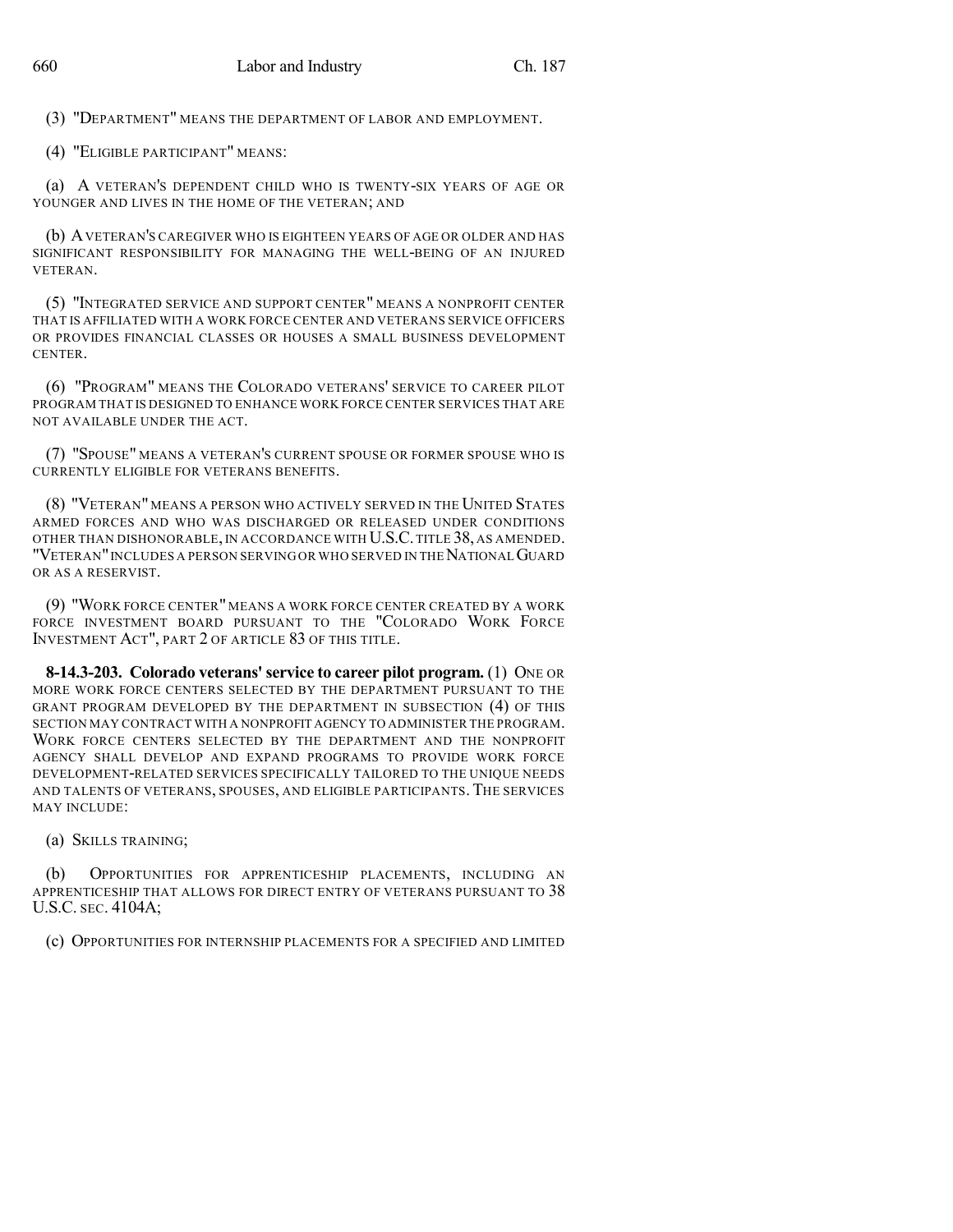TIME PERIOD AS LONG AS THE TASKS PERFORMED BY THE INTERN DO NOT REPLACE THE TASKS CURRENTLY PERFORMED BY A PAID CONTRACTOR OR EMPLOYEE;

(d) OPPORTUNITIES FOR WORK PLACEMENTS WITH BUSINESSES OR OTHER ORGANIZATIONS; AND

(e) SUPPORT SERVICES, AS NEEDED.

(2) (a) IF AN INTERNSHIP, AS ALLOWABLE UNDER THE ACT, IS NOT FULLY FUNDED BY THE EMPLOYER,THE EMPLOYER AND THE WORK FORCE CENTER SHALL SHARE THE COST OF THE HOURLY WAGE OR STIPEND FOR THE VETERAN, SPOUSE, OR ELIGIBLE PARTICIPANT, AS DETERMINED BY THE WORK FORCE CENTER AND AS PERMITTED UNDER STATE AND FEDERAL LAW.

(b) IF A VETERAN, SPOUSE, OR ELIGIBLE PARTICIPANT IS ELIGIBLE FOR FUNDING THROUGH THE ACT, THIS FUNDING MUST BE USED FIRST. IF FUNDING IS NOT AVAILABLE OR IS LIMITED UNDER THE ACT, THE VETERAN, SPOUSE, OR ELIGIBLE PARTICIPANT MAY USE PROGRAM FUNDING.

(3) THE WORK FORCE CENTERS SELECTED BY THE DEPARTMENT AND THE NONPROFIT AGENCY ARE ENCOURAGED TO ADDITIONALLY PROVIDE SERVICES THAT INCLUDE:

(a) JOB FAIRS;

(b) MENTORSHIP OPPORTUNITIES WITH PROFESSIONALS;

(c) PROFESSIONAL AND INDUSTRY-SPECIFIC SEMINARS;

(d) CAREER AND PROFESSIONAL COUNSELING; AND

(e) COUNSELING ON EDUCATIONAL AND SKILLS TRAINING OPPORTUNITIES AVAILABLE TO VETERANS, SPOUSES, AND ELIGIBLE PARTICIPANTS.

(4) THE DEPARTMENT SHALL DEVELOP A GRANT PROGRAM SO THAT WORK FORCE CENTERS MAY APPLY FOR MONEY TO ADMINISTER THE PROGRAM.EACH WORK FORCE CENTER THAT WISHES TO ADMINISTER THE GRANT PROGRAM MUST SUBMIT A GRANT APPLICATION THAT:

(a) DESCRIBES THE CURRENT SERVICES THAT THE WORK FORCE CENTER OFFERS;

(b) STATES HOW THE GRANT MONEY WOULD ENABLE THE WORK FORCE CENTER TO EXPAND ITS SERVICES FOR THE PURPOSES OF THE PROGRAM;

(c) DESCRIBES BUSINESSES OR OTHER ORGANIZATIONS IT IS PARTNERING WITH TO PROVIDE THE NECESSARY SERVICES; AND

(d) ANY OTHER REQUIREMENTS DEEMED NECESSARY BY THE DEPARTMENT.

(5) IN SELECTING WORK FORCE CENTERS TO ADMINISTER THE PROGRAM, THE DEPARTMENT SHALL GIVE PREFERENCE TO A WORK FORCE CENTER THAT: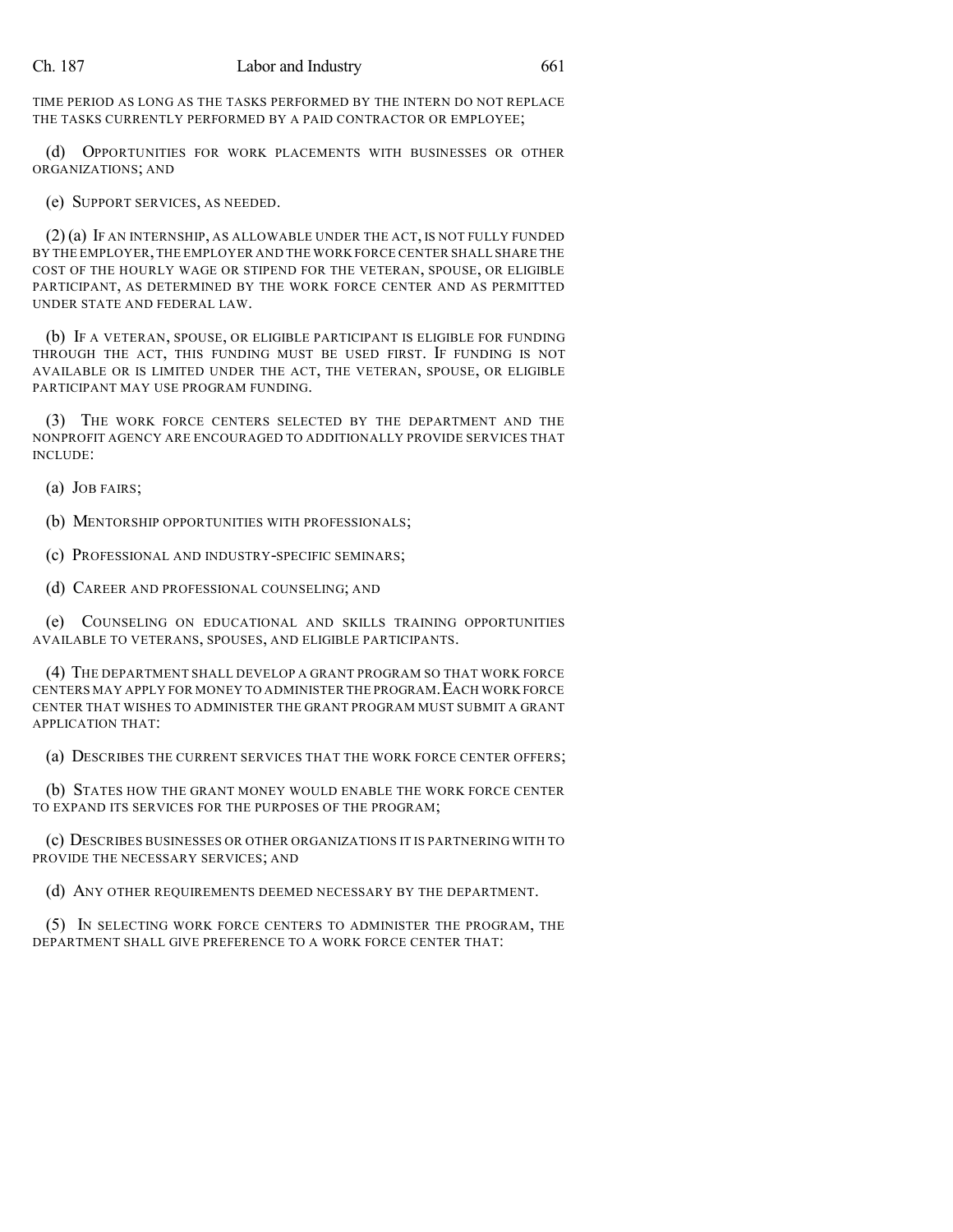(a) PARTNERS WITH A NONPROFIT AGENCY THAT IS AN INTEGRATED SERVICE AND SUPPORT CENTER FOR VETERANS AND THEIR FAMILIES;

(b) IS LOCATED IN THE STATE OF COLORADO, IN ORDER TO SERVE THE HIGHEST NUMBER OF VETERANS;

(c) HAS EXISTING PROGRAMS OR PARTNERSHIPS WITH BUSINESSES OR ORGANIZATIONS IN THE COMMUNITY TO PROVIDE SERVICES APPROPRIATE TO THE PROGRAM; AND

(d) HAS THE CAPACITY TO PROVIDE A WIDE RANGE OF WORK FORCE DEVELOPMENT-RELATED SERVICES TAILORED TO THE UNIQUE NEEDS OF VETERANS, SPOUSES, AND ELIGIBLE PARTICIPANTS.

(6) EACH WORK FORCE CENTER CHOSEN TO RECEIVE A GRANT SHALL USE THE MONEY FOR DIRECT SERVICES TO VETERANS, SPOUSES, AND ELIGIBLE PARTICIPANTS. EACH WORK FORCE CENTER CHOSEN TO RECEIVE A GRANT SHALL REPORT ON THE SERVICES OFFERED; VETERAN, SPOUSE, AND ELIGIBLE PARTICIPANT PARTICIPATION; THE PROGRAM'S SUCCESS MEASURED THROUGH GAINFUL EMPLOYMENT AND PARTICIPATION IN SKILLS TRAINING OR EDUCATIONAL PROGRAMS OF VETERANS, SPOUSES, AND ELIGIBLE PARTICIPANTS; AND ANY OTHER REQUIREMENTS THAT THE DEPARTMENT DEEMS NECESSARY. THE REPORTS SHALL BE MADE TO THE DEPARTMENT, WHICH SHALL RELAY ALL INFORMATION FROM THE REPORTS ANNUALLY TO THE STATE, VETERANS, AND MILITARY AFFAIRS COMMITTEES OF THE HOUSE OF REPRESENTATIVES AND THE SENATE OR TO THEIR SUCCESSOR COMMITTEES.

**8-14.3-204. Appropriation.** FOR THE FISCAL YEAR BEGINNING ON JULY 1, 2016, THE GENERAL ASSEMBLY MAY ANNUALLY APPROPRIATE MONEY FROM THE MARIJUANA TAX CASH FUND CREATED IN SECTION 39-28.8-501, C.R.S., TO THE DEPARTMENT TO BE USED FOR THE PROGRAM. THE CASH FUND CREATED IN SECTION 39-28.8-501, C.R.S., DEPARTMENT MAY USE UP TO FIVE PERCENT OF ANY MONEY APPROPRIATED BY THE GENERAL ASSEMBLY FOR DEVELOPMENT AND ADMINISTRATIVE COSTS INCURRED BY THE DEPARTMENT PURSUANT TO THIS SECTION. UP TO SEVEN PERCENT OF THE MONEY MAY ALSO BE USED BY THE WORK FORCE CENTER FOR ADMINISTRATIVE COSTS INCURRED BY THE WORK FORCE CENTER AND THE NONPROFIT AGENCY TO IMPLEMENT AND OPERATE THE PROGRAM.

**8-14.3-205. Repeal of part.** THIS PART 2 IS REPEALED, EFFECTIVE JANUARY 1, 2019.

**SECTION 2.** In Colorado Revised Statutes, 8-14.3-101, **amend** the introductory portion as follows:

**8-14.3-101. Definitions.** As used in this article PART 1, unless the context otherwise requires:

**SECTION 3.** In Colorado Revised Statutes, **amend** 8-14.3-103 as follows:

**8-14.3-103. Repeal of article.** This article PART 1 isrepealed, effective January 1, 2018.